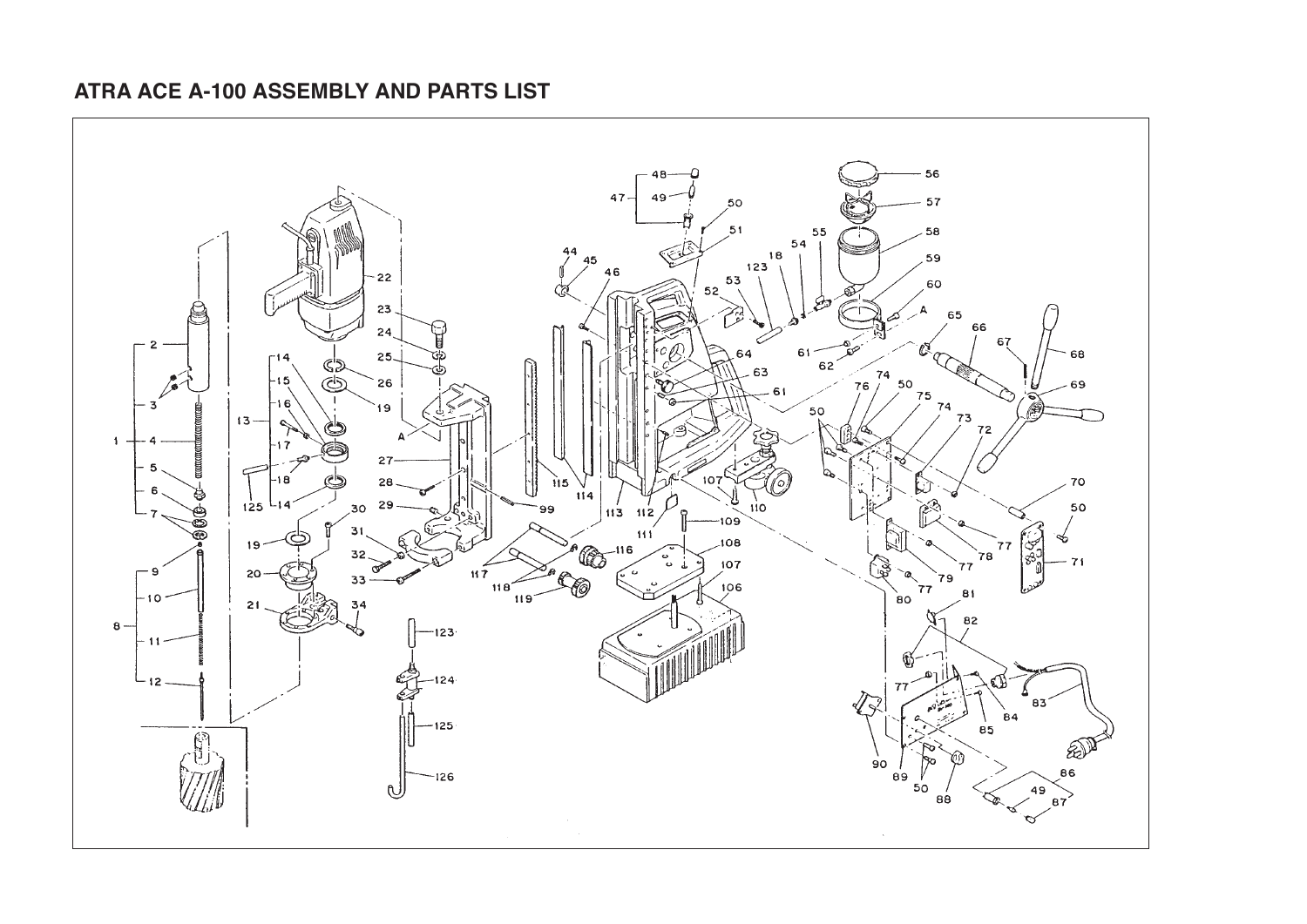## The parts numbers with ( ) are included in the Ass'y parts written above them.

| No.            | Part No.  | <b>Part Name</b>          | Q'ty                    | Price | No.                      | Part No.       | <b>Part Name</b>                   | $Q'$ ty                 | <b>Price</b> | No.                | Part No.       | <b>Part Name</b>        | $Q'$ ty        | <b>Price</b> |
|----------------|-----------|---------------------------|-------------------------|-------|--------------------------|----------------|------------------------------------|-------------------------|--------------|--------------------|----------------|-------------------------|----------------|--------------|
| $\mathbf{1}$   | TA9A686   | Arbor Body Ass'y          | 1 set                   |       | 52                       | TP17636        | <b>Stopper Plate</b>               | $\mathbf{1}$            |              | 108                | TP16717        | Pole Plate              | $\mathbf{1}$   |              |
| 2              | (TP17596) | Arbor Body                | $\mathbf{1}$            |       | 53                       | TP01644        | Hex. Socket Head Bolt 6 X 12       | 3                       |              | 110                | TA94059        | Stabilizer Ass'y        | $\mathbf{1}$   |              |
| 3              | (TP17597) | Hex. Screw 16 X 9         | $\overline{2}$          |       | $\overline{\phantom{a}}$ | TA98903        | Oil Cup Ass'y                      | $\mathbf{1}$            |              | 111                | TP16724        | <b>Dust Cover</b>       | $\mathbf{1}$   |              |
| 4              | (TP16720) | Spring 1.6 X 11 X 177     | $\overline{1}$          |       | 54                       | CP21947        | Seal Packing                       | $\mathbf{1}$            |              | 112                | TP04519        | Hex. Screw 5 X 18       | $\overline{4}$ |              |
| 5              | (TP16721) | <b>Pilot Spacer</b>       | $\mathbf{1}$            |       | 55                       | TP14495        | Petcock Valve 1/8(P/T)             | $\mathbf{1}$            |              | 113                | TA9A190        | Body Sub Ass'y          | $\mathbf{1}$   |              |
| 6              | (TP16722) | Spacer 16 X 31.8 X 12     | $\mathbf{1}$            |       | 56                       | TP11916        | Cover                              | $\mathbf{1}$            |              | 114                | TP13832        | Slide Plate Left/Right  | $\overline{2}$ |              |
| $\overline{7}$ | (TP07623) | Retaining Ring C-32       | $\overline{2}$          |       | 57                       | TP15823        | Oil Cleaner                        | $\mathbf{1}$            |              | 115                | TP16735        | Rack                    | $\mathbf{1}$   |              |
| 8              | TA9A207   | Pilot Pin 12075 3" length | $\mathbf{1}$            |       | 58                       | TA98909        | Oil Cup Sub Ass'y                  | $\mathbf{1}$            |              | 116                | TP06526        | Spur Gear B             | $\mathbf{1}$   |              |
| 9              | (TP06158) | Hex. Screw 8 X 8          | $\mathbf{1}$            |       | 59                       | TP14497        | <b>Cup Holder</b>                  | $\mathbf{1}$            |              | 117                | TP02567        | Gear Shaft              | $\overline{2}$ |              |
| 10             | (TJ16748) | Pilot 12075 A             | $\overline{1}$          |       | 60                       | TP16193        | Screw 5 X 14                       | 1                       |              | 118                | TP02570        | Retaining Ring E-140    | $\mathbf{2}$   |              |
| 11             | (TP16750) | Spring 1 X 5.3 X 120      | $\overline{1}$          |       | 61                       | TP02936        | Hex. Nut M5                        | $\overline{7}$          |              | 119                | TP06525        | Spur Gear A             | $\mathbf{1}$   |              |
| 12             | (TP16749) | Pilot 12075 B             | $\overline{1}$          |       | 62                       | TP00021        | Hex. Bolt 5 X 10                   | $\mathbf{1}$            |              | 123                | TP15965        | Tube 4 X 7 X 190        | $\mathbf{1}$   |              |
| 13             | TA9A193   | Oil Ring Ass'y            | $\mathbf{1}$            |       | 63                       | TP02937        | Hex. Screw 5 X 20                  | 6                       |              | 124                | <b>TA9A390</b> | Oil Dropper Sub Ass'y   | $\mathbf{1}$   |              |
| 14             | TP14499   | Oil Seal GD38 X 48 X 4    | $\overline{2}$          |       | 64                       | TP02931        | <b>Set Screw</b>                   | $\mathbf{1}$            |              | 125                | TP15964        | Tube 4 X 7 X 150        | $\mathbf{1}$   |              |
| 15             | TB00496   | Oil Ring Sub Ass'y        | $\overline{1}$          |       | 65                       | TP02578        | Retaining Ring C-22                | 1                       |              | 126                | TP15156        | Oil Ring Stopper        | $\mathbf{1}$   |              |
| 16             | LP10496   | Hex. Nut M6               | $\overline{1}$          |       | 66                       | TP02571        | <b>Pinion Shaft</b>                | $\mathbf{1}$            |              |                    |                |                         |                |              |
| 17             | TP05469   | Hex. Screw 6 X 45         | $\mathbf{1}$            |       | 67                       | TP09853        | Spring Pin 5 X 34                  | 1                       |              |                    |                |                         |                |              |
| 18             | TP14500   | <b>Hose Nipple</b>        | $\overline{\mathbf{c}}$ |       | 68                       | TP00118        | <b>Feed Handle</b>                 | 3                       |              |                    |                |                         |                |              |
| 19             | TP12773   | Washer 38.5 X 54 X 1      | $\overline{\mathbf{c}}$ |       | 69                       | TP02572        | <b>Handle Boss</b>                 | $\mathbf{1}$            |              |                    |                |                         |                |              |
| 20             | TB00732   | <b>Bush</b>               | $\overline{1}$          |       | 70                       | TP16738        | Spacer                             | $\overline{4}$          |              | <b>ACCESSORIES</b> |                |                         |                |              |
| 21             | TP16725   | <b>Bracket</b>            | $\overline{1}$          |       | 71                       | TB04880        | L. D. Device Sub Ass'y             | $\mathbf{1}$            |              | No.                | Part No.       | <b>Part Name</b>        | $Q'$ ty        | Price        |
| 22             | TB00564   | Electric Drill Ass'y      | $\mathbf{1}$            |       | 72                       | TP00067        | Hex. Nut M3                        | 2                       |              |                    | TP13892        | Hex. Wrench Key 2       | 1 set          |              |
| 23             | TP15637   | Hex. Bolt 16 X 40         | $\overline{1}$          |       | 73                       | TP15957        | Sensor Transformer                 | $\mathbf{1}$            |              |                    | TP04305        | Hex. Wrench Key 2.5     | $\mathbf{1}$   |              |
| 24             | TP15638   | Spring Washer M16         | $\mathbf{1}$            |       | 74                       | TP00056        | $+$ Screw 3 X 6                    | 10                      |              |                    | TP04696        | Hex. Wrench Key 3       |                |              |
| 25             | TP00802   | Plain Washer M16          | $\mathbf{1}$            |       | 75                       | TP16740        | <b>Load Detecting Device Board</b> | $\mathbf{1}$            |              |                    | TP01939        | Hex. Wrench Key 4       | $\mathbf{1}$   |              |
| 26             | TP14969   | Retaining Ring ISTW-38    | $\mathbf{1}$            |       | 76                       | TP16741        | Holder                             | $\overline{4}$          |              |                    | TP04004        | Hex. Wrench Key 5       | $\overline{1}$ |              |
| 27             | TP16734   | Slide Plate               | $\overline{1}$          |       | 77                       | TP02639        | Hex. Nut M4                        | $\overline{7}$          |              |                    | TP00170        | Hex. Wrench Key 6       | $\mathbf{1}$   |              |
| 28             | TP15882   | Hex. Screw 5 X 35         | 5                       |       | 78                       | TP14429        | Solid State Relay SF20D1           | $\mathbf{1}$            |              |                    | TP03249        | Hex. Wrench Key 8       |                |              |
| 29             | TP06141   | Hex. Screw 6 X 6          | $\overline{1}$          |       | 79                       | TP16739        | Transformer 2H2403                 | 1                       |              |                    | TP14091        | Spanner 7 X 8           | -1.            |              |
| 30             | TP02862   | Hex. Screw 5 X 15         | 6                       |       | 80                       | TB01119        | P.C. Board Ass'y Kit               | $\mathbf{1}$            |              |                    | TP10198        | Tool Box 285 X 125 X 62 | $\mathbf{1}$   |              |
| 31             | TP08584   | Hex. Nut M8               | 3                       |       | 81                       | TP14428        | Switch MF201N                      | $\mathbf{1}$            |              |                    | TA98987        | Cutting Oil 0.5         | $\mathbf{1}$   |              |
| 32             | TP04531   | Hex. Bolt 8 X 30          | $\overline{c}$          |       | 82                       | TP14698        | Cable Connector SC4-3              | $\overline{2}$          |              |                    | TA99027        | Safety Chain Ass'y      | $\mathbf{1}$   |              |
| 33             | TP16284   | Hex. Screw 8 X 45         | $\overline{\mathbf{c}}$ |       | 83                       | <b>TA9A757</b> | Cabtyre Cable Ass'y                | $\mathbf{1}$            |              |                    |                |                         |                |              |
| 34             | TP02260   | Hex. Bolt 8 X 35          | $\mathbf{1}$            |       | 84                       | TP02618        | $+$ Screw 4 $X$ 8                  | $\overline{\mathbf{c}}$ |              |                    |                |                         |                |              |
| 44             | TP03261   | Spring Pin 4 X 26X AW     | $\mathbf{1}$            |       | 85                       | TP08489        | + Bind Screw 4 X 6                 | $\mathbf{1}$            |              |                    |                |                         |                |              |
| 45             | TP02575   | Cap                       | $\mathbf{1}$            |       | 86                       | TP14395        | Lamp Holder                        | $\mathbf{1}$            |              |                    |                |                         |                |              |
| 46             | TP02638   | + Screw 4 X 12            | 4                       |       | 87                       | TP18014        | Lamp Cover White                   | 1                       |              |                    |                |                         |                |              |
| 47             | TP00164   | Lamp Holder 220V          | $\overline{1}$          |       | 88                       | TP12781        | <b>Control Knob</b>                | $\mathbf{1}$            |              |                    |                |                         |                |              |
| 48             | TP07646   | Plastic Lamp Cover        | $\mathbf{1}$            |       | 89                       | TQ00776        | Circuit Board EC12                 | $\mathbf{1}$            |              |                    |                |                         |                |              |
| 49             | TP00053   | Neon Lamp                 | $\overline{\mathbf{c}}$ |       | 90                       | TP12780        | Rotary Switch EC12                 | $\mathbf{1}$            |              |                    |                |                         |                |              |
| 50             | TP02618   | + Screw 4 X 8             | 26                      |       | 106                      | <b>TB00006</b> | Square Magnet Sub Ass'y            | $\mathbf{1}$            |              |                    |                |                         |                |              |
| 51             | TP16737   | Lamp Holder Plate         | $\mathbf{1}$            |       | 107                      | TP00045        | Hex. Bolt 8 X 25                   | 6                       |              |                    |                |                         |                |              |